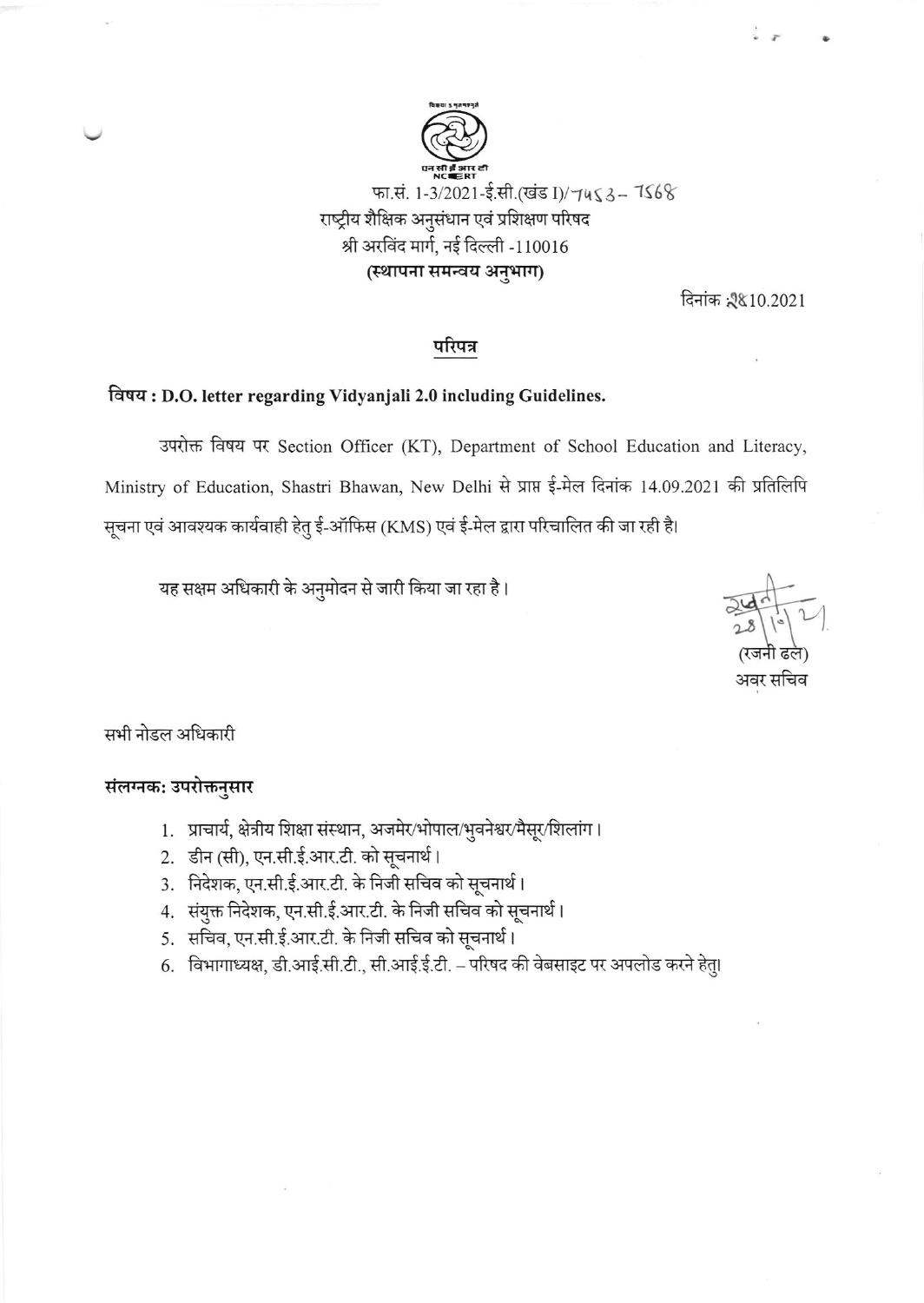

Gmail Establishment Coordination <ecsection7@gmail.com>

## Fwd: D.O. letter reg. Vidyanjali 2.0 including Guidelines

Sridhar Srivastava <director.ncert@nic.in> To: ecsection7 <ecsection7@gmail.com>

Tue, Sep 14, 2021 at 12:31 PM

From: "RAVI RANJAN" <rvranjan. edu@nic. in> To: "Manoj Ahuja" <chmn-cbse@nic.in>, "kvs commissioner" <kvs.commissioner@gmail.com>, "Nidhi Panday" <commissioner-kvs@gov.in>, "Vinayak Garg" <commissioner.nvs@gov.in>, commissionernvs@yahoo.com, cm@nios.ac.in, "R.C. Meena" <rcmeena@gov.in>, "Sridhar Srivastava" <director.ncert@nic.in>, "L Sweety Changsan" <lschangsan@nic.in>, "nbb admin" <nbb.admin@gmail.com> Cc: "Ms Geetu Joshi" <g sjoshi@nic.in>, "Purnima Tudu" <tudu.p@nic. in>, "Sanjay Kumar Singh" <sanjaysingh.edu@nic. in>, abdulmominT2T2@gmail.com Sent: Monday, September 13,2021 5:05:09 PM Subject: D.O. letter reg. Vidyanjali 2.0 including Guidelines

Madam/Sir,

Please find attached a D.O. letter no. 1-24/2020/KT regarding guidelines of Vidyanjali 2.0 for information and necessary action.

With Regards,

Ravi Ranjan Section Officer (KT) Dept. of SE&L, M/o Education Shastri Bhawan, New Delhi



2 attachments

 $\sqrt{ }$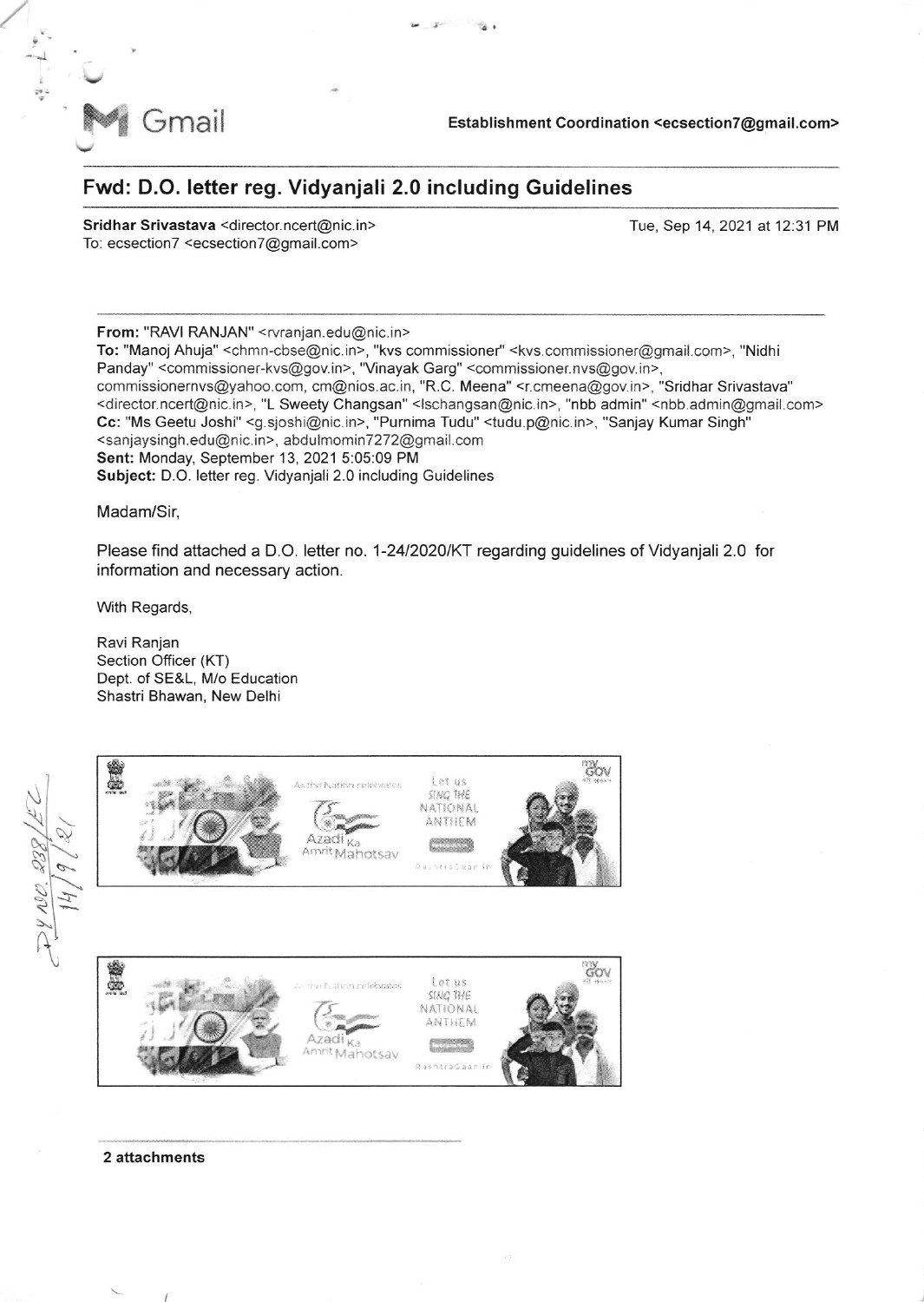Final Guidelines Vidyanjali 2.0 .pdf<br>1967K 1967K

l

 $\frac{1}{2}$  ,  $\frac{1}{2}$  ,  $\frac{1}{2}$ 

 $\bar{y}$ 

DO letter to all autonomous bodies reg Vidyanjali dated 13th Sept 2021.pdf<br>1164K